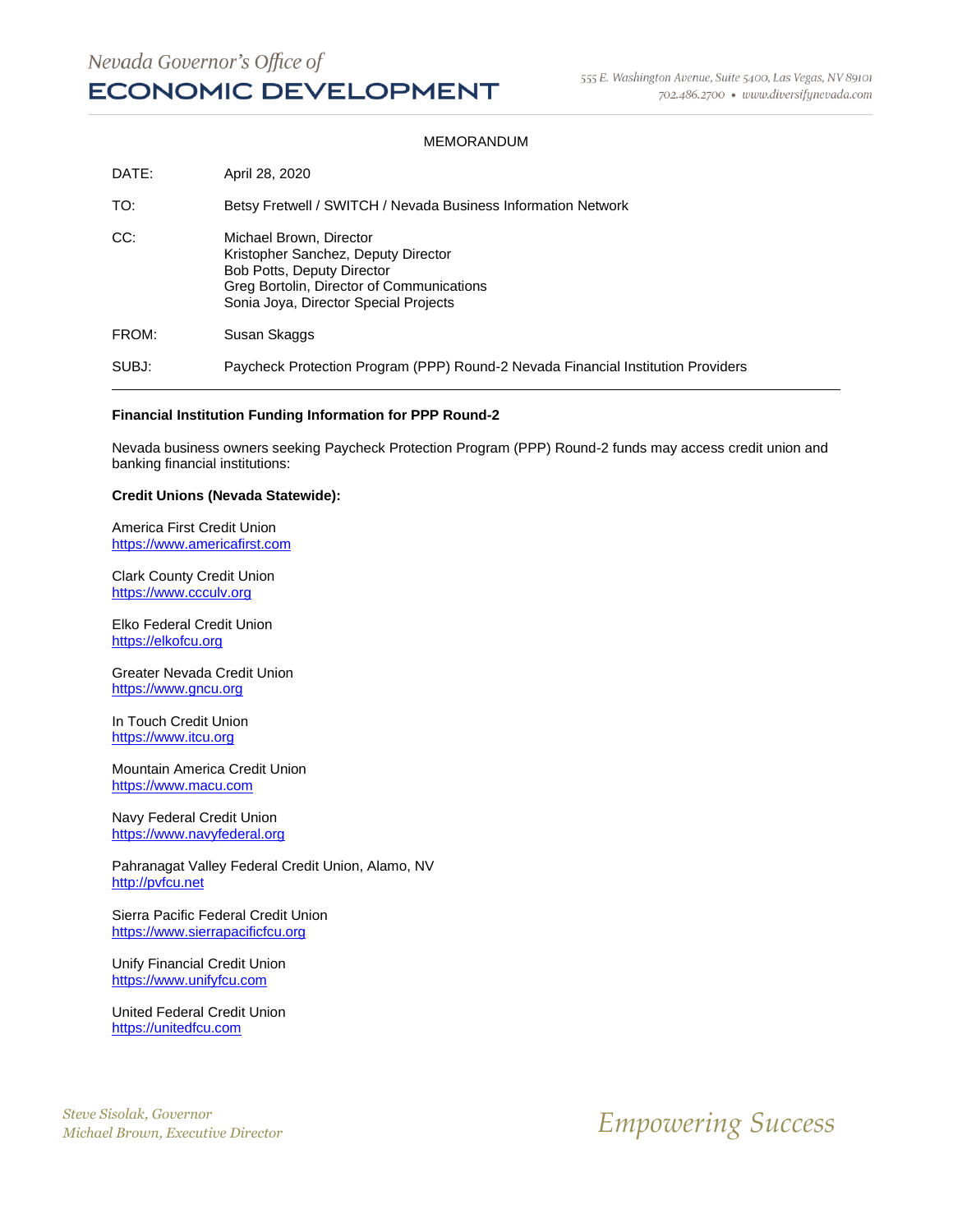### Nevada Governor's Office of

### **ECONOMIC DEVELOPMENT**

#### **Banks (Nevada Statewide by County):**

--------------------------

**Carson City**  (Zip Codes: 89701, 89702, 89703, 89706, 89711, 89712, 89713, 89714, 89721)

Bank of America [www.bankofamerica.com](http://www.bankofamerica.com/)

Bank of Nevada [hwww.westernalliancebancorporation.com](https://www.westernalliancebancorporation.com/)

Bank of the West [www.bankofthewest.com](http://www.bankofthewest.com/)

Citibank, N.A. [https://online.citi.com](https://online.citi.com/)

City National Bank [www.cnb.com](http://www.cnb.com/)

Chase Bank [www.chase.com](http://www.chase.com/)

First Independent Bank [www.westernalliancebancorporation.com](http://www.westernalliancebancorporation.com/)

Heritage Bank of Nevada [www.heritagebanknevada.com](http://www.heritagebanknevada.com/)

Meadows Bank [www.meadowsbank.bank](http://www.meadowsbank.bank/)

Mutual of Omaha Bank [www.mutualofomahabank.com](http://www.mutualofomahabank.com/)

Nevada State Bank [www.nsbank.com](http://www.nsbank.com/)

Plumas Bank [www.plumasbank.com](http://www.plumasbank.com/)

U.S. Bank [www.usbank.com](http://www.usbank.com/)

Wells Fargo Bank [www.wellsfargo.com](http://www.wellsfargo.com/)

**Churchill County** (Zip Codes: 89406, 89407, 89496)

Citibank, N.A. [https://online.citi.com](https://online.citi.com/)

*Steve Sisolak, Governor*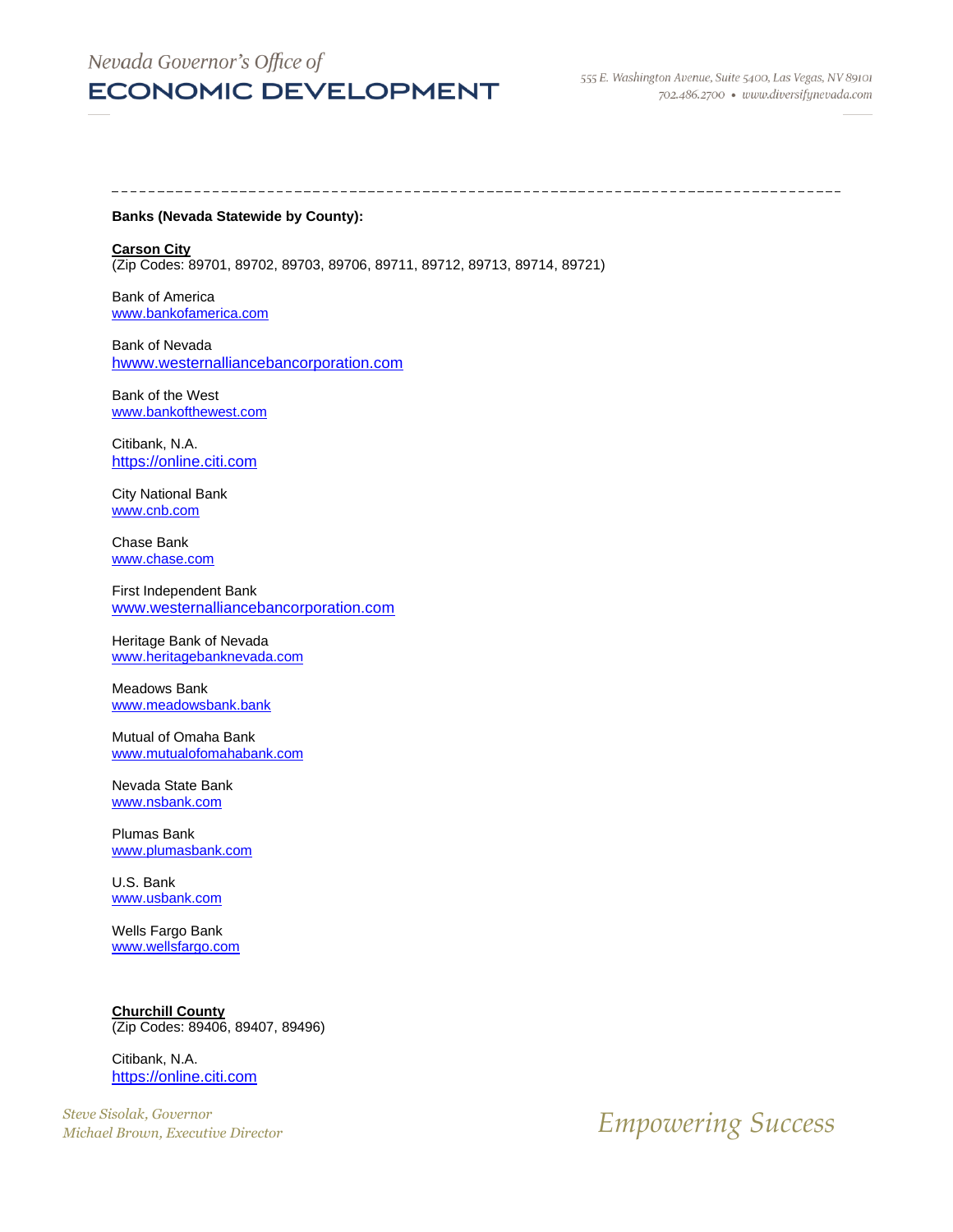First Independent Bank [www.westernalliancebancorporation.com](http://www.westernalliancebancorporation.com/)

Nevada State Bank [www.nsbank.com](http://www.nsbank.com/)

U.S. Bank [www.usbank.com](http://www.usbank.com/)

Wells Fargo Bank [www.wellsfargo.com](http://www.wellsfargo.com/)

#### **Clark County**

(Zip Codes: 88901, 88905, 89002, 89004, 89005, 89006, 89007, 89009, 89011, 89012, 89014, 89015, 89016, 89018, 89019, 89021, 89025, 89026, 89027, 89028, 89029,89030, 89031, 89032, 89033, 89034, 89036, 89037, 89039, 89040, 89044, 89046, 89052, 89053, 89054, 89067, 89070, 89074, 89077, 89081, 89084, 89085, 89086, 89087, 89101, 89102, 89103, 89104, 89105, 89106, 89107, 89108, 89109, 89110, 89111, 89112, 89113, 89114, 89115, 89116, 89117, 89118, 89119, 89120, 89121, 89122, 89123, 89124, 89125, 89126, 89127, 89128, 89129, 89130, 89131, 89132, 89133, 89134, 89135, 89136, 89137, 89138, 89139, 89140, 89141, 89142, 89143, 89144, 89145, 89146, 89147, 89148, 89149, 89150, 89151, 89152, 89153, 89154, 89155, 89156, 89157, 89158, 89159, 89160, 89161, 89162, 89163, 89164, 89165, 89166, 89169, 89170, 89173, 89177, 89178, 89179, 89180, 89183, 89185, 89191, 89193, 89195, 89199)

Academy Bank (Armed Forces Bank) [www.academybank.com](http://www.academybank.com/)

Bank of America [www.bankofamerica.com](http://www.bankofamerica.com/)

Bank of George [www.bankofgeorge.com](http://www.bankofgeorge.com/)

Bank of Nevada [www.westernalliancebancorporation.com](http://www.westernalliancebancorporation.com/)

Bank of the West [www.bankofthewest.com](http://www.bankofthewest.com/)

Chase Bank [www.chase.com](http://www.chase.com/)

Citibank, N.A. [https://online.citi.com](https://online.citi.com/)

City National Bank [www.cnb.com](http://www.cnb.com/)

First Savings Bank [www.firstsavingsbanks.bank](http://www.firstsavingsbanks.bank/)

Meadows Bank [www.meadowsbank.bank](http://www.meadowsbank.bank/)

Mutual of Omaha Bank [www.mutualofomahabank.com](http://www.mutualofomahabank.com/)

Nevada State Bank

*Steve Sisolak, Governor*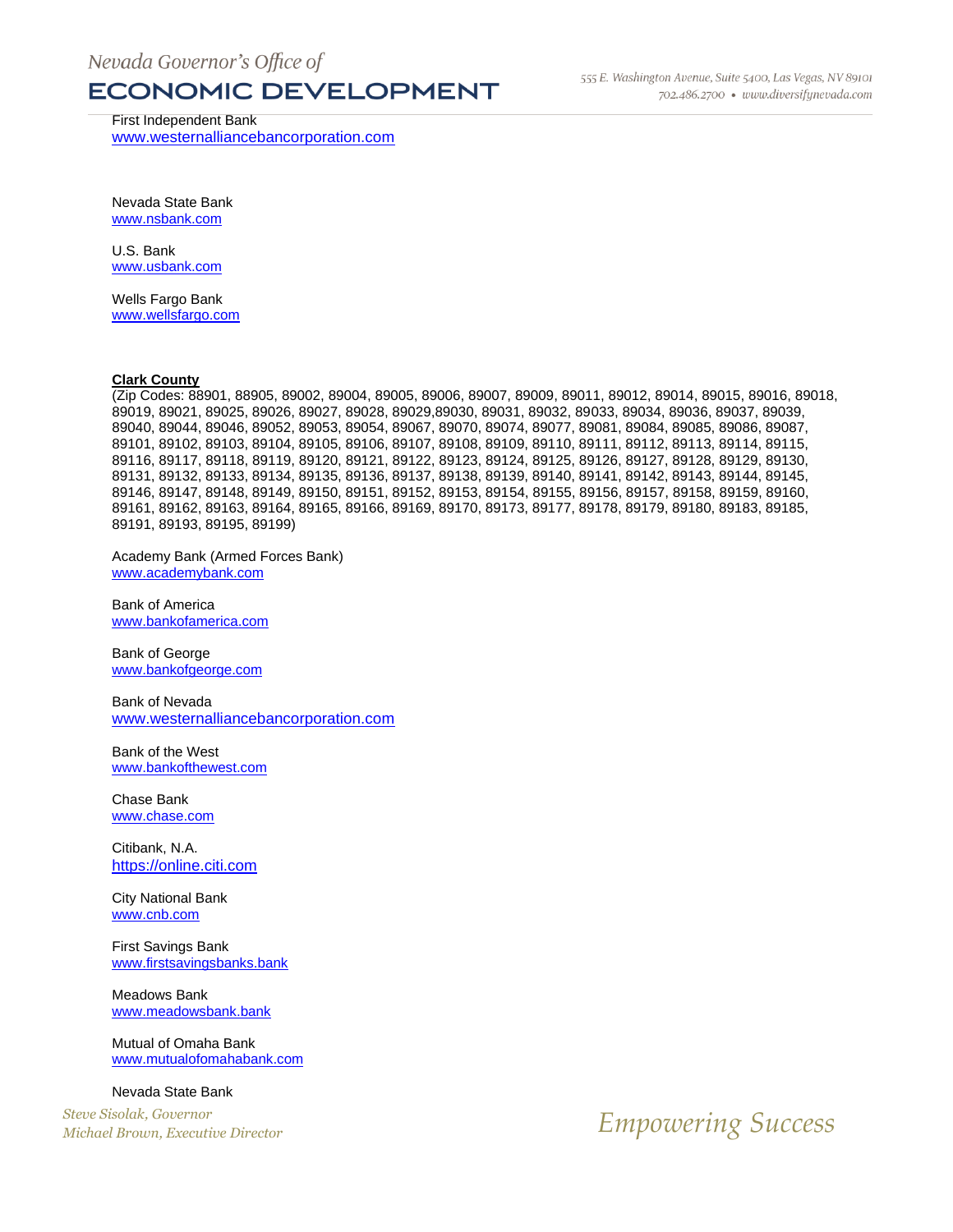[www.nsbank.com](http://www.nsbank.com/)

Umpqua Bank [www.umpquabank.com](http://www.umpquabank.com/)

U.S. Bank [www.usbank.com](http://www.usbank.com/)

Valley Bank of Nevada [www.valleybanknv.com](http://www.valleybanknv.com/)

Washington Federal Bank [www.wafdbank.com](http://www.wafdbank.com/)

Wells Fargo Bank [www.wellsfargo.com](http://www.wellsfargo.com/)

Zions Bank [www.zionsbank.com](http://www.zionsbank.com/)

**Douglas County**  (Zip Codes: 89410, 89411, 89413, 89423, 89448, 89449, 89460, 89705)

Bank of America [www.bankofamerica.com](http://www.bankofamerica.com/)

Bank of the West [www.bankofthewest.com](http://www.bankofthewest.com/)

Chase Bank [www.chase.com](http://www.chase.com/)

City National Bank [www.cnb.com](http://www.cnb.com/)

Heritage Bank of Nevada [www.heritagebanknevada.com](http://www.heritagebanknevada.com/)

Nevada State Bank [www.nsbank.com](http://www.nsbank.com/)

U.S. Bank [www.usbank.com](http://www.usbank.com/)

Wells Fargo Bank [www.wellsfargo.com](http://www.wellsfargo.com/)

**Elko County** 

(Zip Codes: 89801, 89802, 89803, 89815, 89822, 89823, 89825, 89826, 89828, 89830, 89831, 89832, 89833, 89834, 89835, 89883)

Bank of America [www.bankofamerica.com](http://www.bankofamerica.com/)

Nevada Bank and Trust [www.nevadabankandtrust.com](http://www.nevadabankandtrust.com/)

*Steve Sisolak, Governor*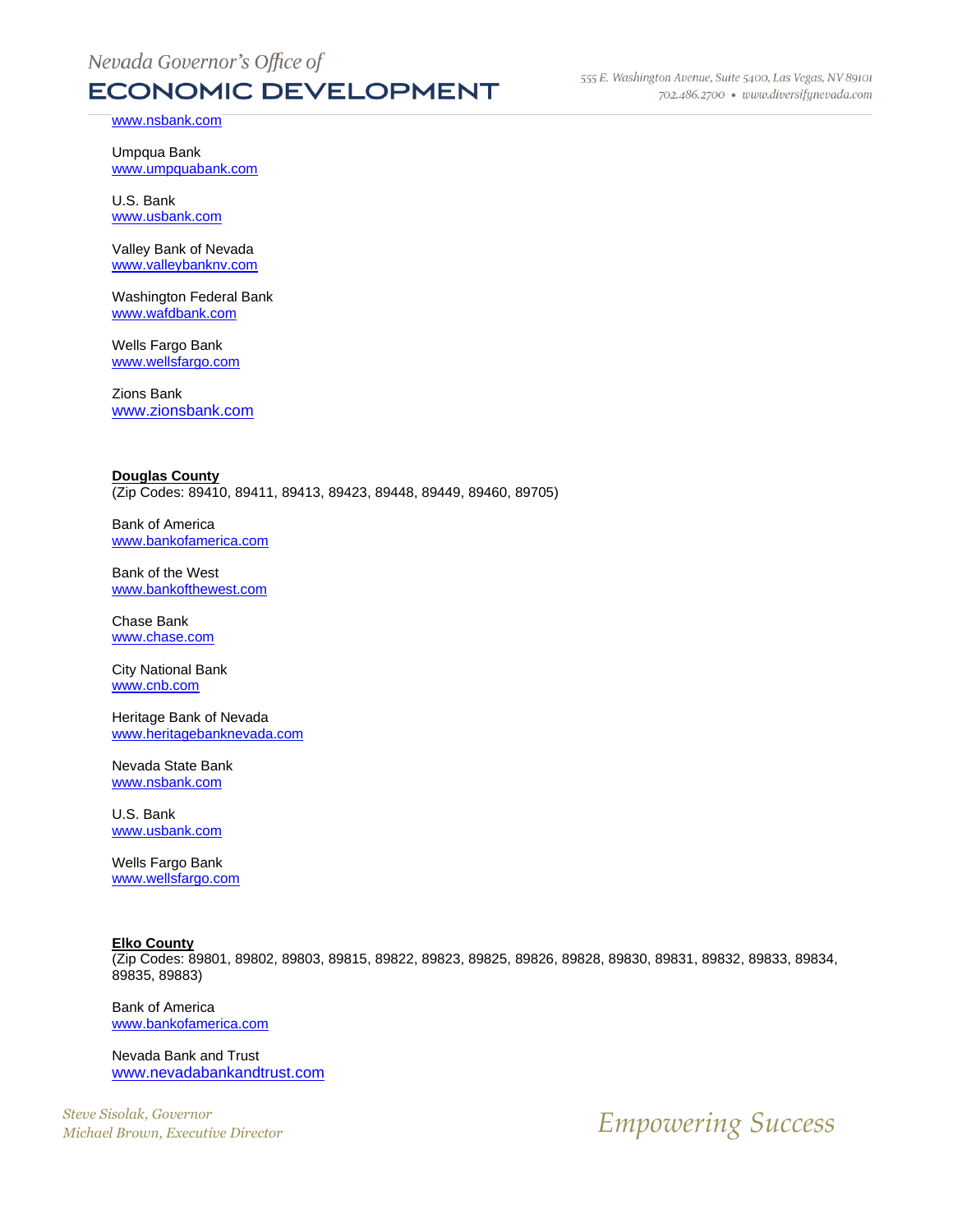555 E. Washington Avenue, Suite 5400, Las Vegas, NV 89101 702.486.2700 · www.diversifynevada.com

Nevada State Bank [www.nsbank.com](http://www.nsbank.com/)

U.S. Bank [www.usbank.com](http://www.usbank.com/)

Washington Federal Bank [www.wafdbank.com](http://www.wafdbank.com/)

Wells Fargo Bank [www.wellsfargo.com](http://www.wellsfargo.com/)

Zions Bank [www.zionsbank.com](http://www.zionsbank.com/)

#### **Esmeralda County (Refer to Nye County Information)**

(Zip Codes: 89010, 89013, 89047)

#### **Eureka County**  (Zip Codes: 89316, 89821)

Bank of America [www.bankofamerica.com](http://www.bankofamerica.com/)

Nevada State Bank [www.nsbank.com](http://www.nsbank.com/)

Wells Fargo Bank [www.wellsfargo.com](http://www.wellsfargo.com/)

| <b>Humboldt County</b>                                              |  |  |  |  |
|---------------------------------------------------------------------|--|--|--|--|
| (Zip Codes: 89404, 89414, 89421, 89425, 89426, 89438, 89445, 89446) |  |  |  |  |

Bank of America [www.bankofamerica.com](http://www.bankofamerica.com/)

Nevada State Bank [www.nsbank.com](http://www.nsbank.com/)

U.S. Bank [www.usbank.com](http://www.usbank.com/)

Washington Federal Bank [www.wafdbank.com](http://www.wafdbank.com/)

Wells Fargo Bank [www.wellsfargo.com](http://www.wellsfargo.com/)

**Lander County**  (Zip Codes: 89310, 89820)

*Steve Sisolak, Governor*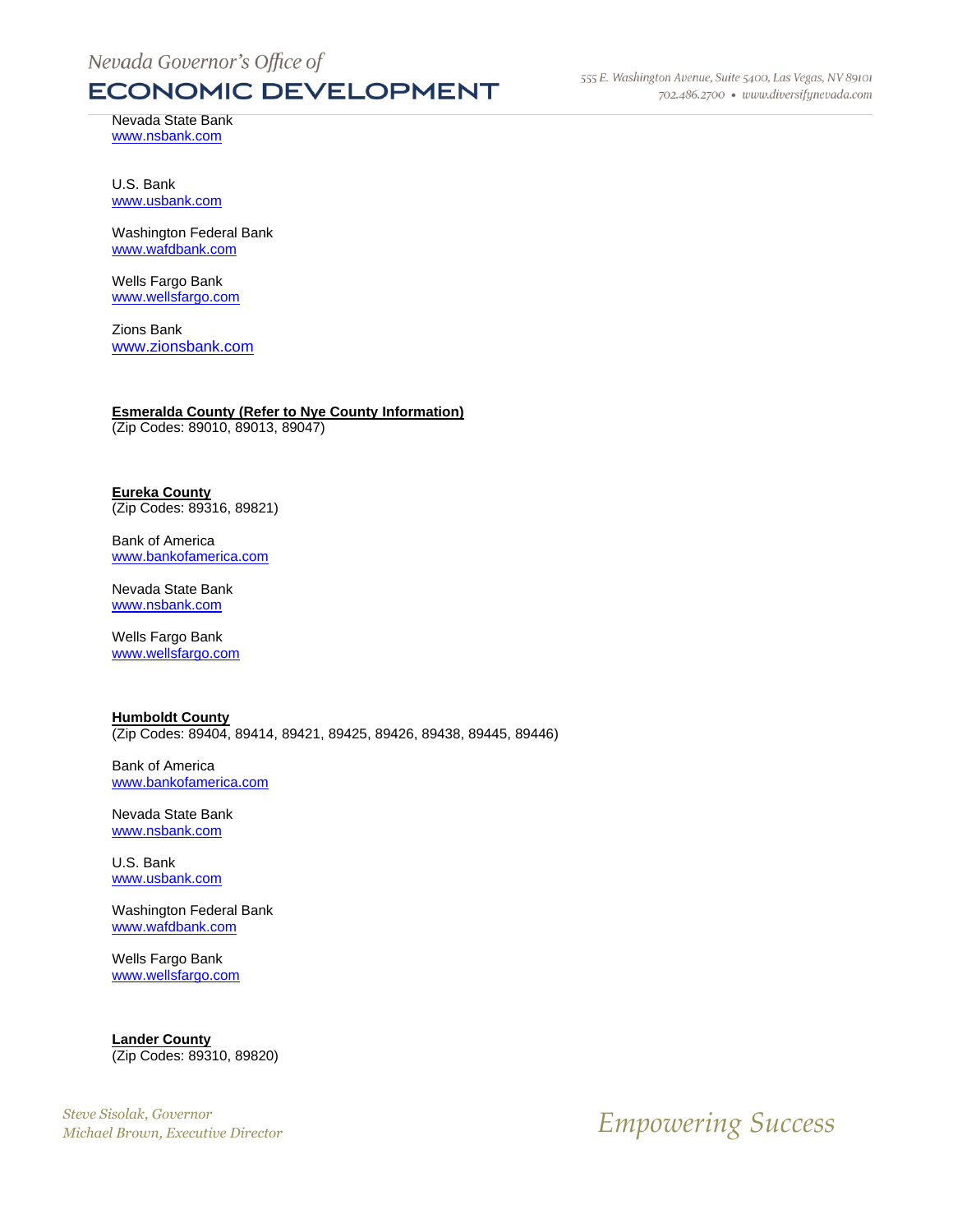555 E. Washington Avenue, Suite 5400, Las Vegas, NV 89101 702.486.2700 · www.diversifynevada.com

Wells Fargo Bank [www.wellsfargo.com](http://www.wellsfargo.com/)

**Lincoln County**  (Zip Codes: 89001, 89008, 89017, 89042, 89043)

Bank of America [www.bankofamerica.com](http://www.bankofamerica.com/)

Citibank, N.A. [https://online.citi.com](https://online.citi.com/)

Nevada Bank and Trust [www.nevadabankandtrust.com](http://www.nevadabankandtrust.com/)

Wells Fargo Bank [www.wellsfargo.com](http://www.wellsfargo.com/)

Zions Bank [www.zionsbank.com](http://www.zionsbank.com/)

**Lyon County**  (Zip Codes: 89403, 89408, 89428, 89429, 89430, 89444, 89447)

Bank of America [www.bankofamerica.com](http://www.bankofamerica.com/)

Chase Bank [www.chase.com](http://www.chase.com/)

First Independent Bank [www.westernalliancebancorporation.com](http://www.westernalliancebancorporation.com/)

Nevada State Bank [www.nsbank.com](http://www.nsbank.com/)

U.S. Bank [www.usbank.com](http://www.usbank.com/)

Washington Federal Bank [www.wafdbank.com](http://www.wafdbank.com/)

Wells Fargo Bank [www.wellsfargo.com](http://www.wellsfargo.com/)

#### **Mineral County (refer to Lyon County information)**

(Zip Codes: 89415, 89420, 89422, 89427)

**Nye County** (Zip Codes: 89003, 89020, 89022, 89023, 89041, 89045, 89048, 89049, 89060, 89061, 89049)

*Steve Sisolak, Governor*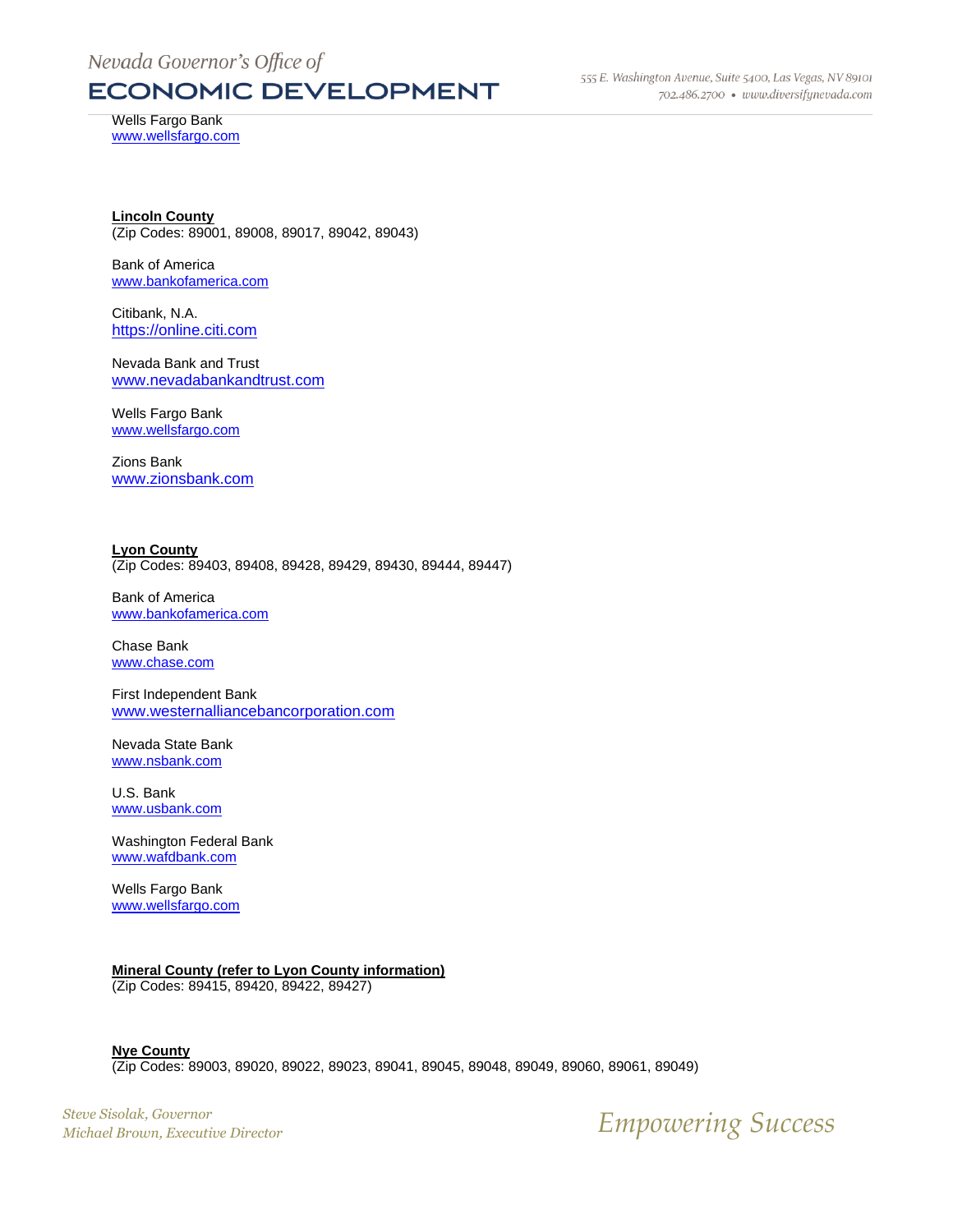America First National Bank [www.afnb.com](http://www.afnb.com/)

Bank of America [www.bankofamerica.com](http://www.bankofamerica.com/)

Meadows Bank [www.meadowsbank.bank](http://www.meadowsbank.bank/)

Nevada State Bank [www.nsbank.com](http://www.nsbank.com/)

U.S. Bank [www.usbank.com](http://www.usbank.com/)

Wells Fargo Bank [www.wellsfargo.com](http://www.wellsfargo.com/)

Zions Bank [www.zionsbank.com](http://www.zionsbank.com/)

#### **Pershing County**

(Zip Codes: 89418, 89419)

First Independent Bank [www.westernalliancebancorporation.com](http://www.westernalliancebancorporation.com/)

Nevada State Bank [www.nsbank.com](http://www.nsbank.com/)

Wells Fargo Bank [www.wellsfargo.com](http://www.wellsfargo.com/)

**Storey County** (Zip Codes: 89437, 89440)

Bank of America [www.bankofamerica.com](http://www.bankofamerica.com/)

Bank of the West [www.bankofthewest.com](http://www.bankofthewest.com/)

Chase Bank [www.chase.com](http://www.chase.com/)

Citibank, N.A. [https://online.citi.com](https://online.citi.com/)

First Independent Bank [www.westernalliancebancorporation.com](http://www.westernalliancebancorporation.com/)

Heritage Bank of Nevada [www.heritagebanknevada.com](http://www.heritagebanknevada.com/)

Nevada State Bank [www.nsbank.com](http://www.nsbank.com/)

*Steve Sisolak, Governor*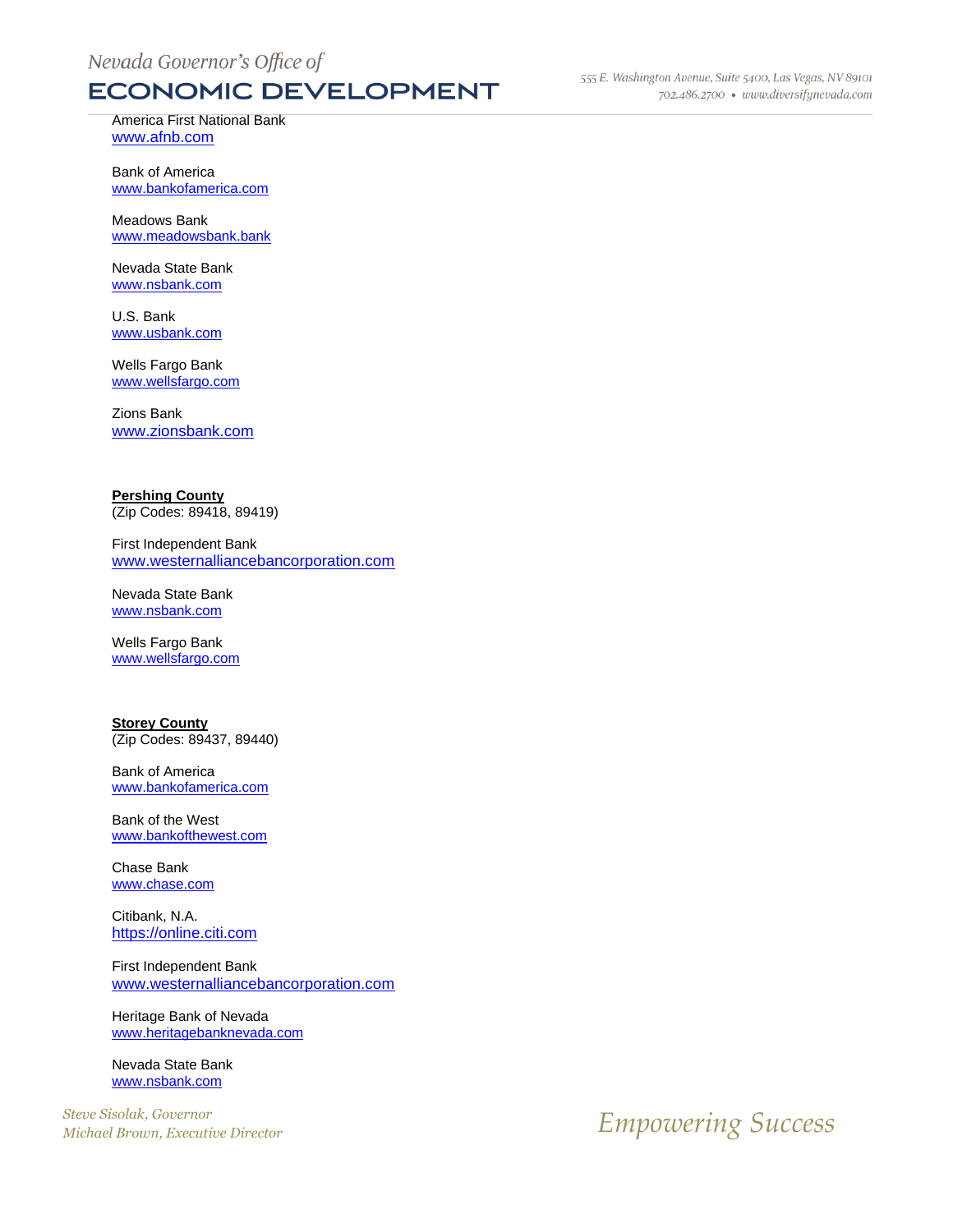U.S. Bank [www.usbank.com](http://www.usbank.com/)

Wells Fargo Bank [www.wellsfargo.com](http://www.wellsfargo.com/)

#### **Washoe County**

(Zip Codes: 89402, 89405, 89412, 89424, 89431, 89432, 89433, 89434, 89435, 89436, 89439, 89441, 89442, 89450, 89451, 89452, 89501, 89502, 89503, 89504, 89505, 89506, 89507, 89508, 89509, 89510, 89511, 89512, 89513, 89515, 89519, 89520, 89521, 89523, 89533, 89555, 89557, 89570, 89595, 89599, 89704)

Bank of America [www.bankofamerica.com](http://www.bankofamerica.com/)

Bank of the West [www.bankofthewest.com](http://www.bankofthewest.com/)

Chase Bank [www.chase.com](http://www.chase.com/)

Citibank, N.A. [https://online.citi.com](https://online.citi.com/)

City National Bank [www.cnb.com](http://www.cnb.com/)

First Independent Bank [www.westernalliancebancorporation.com](http://www.westernalliancebancorporation.com/)

First National Bank of Omaha [www.fnbo.com](http://www.fnbo.com/)

Heritage Bank of Nevada [www.heritagebanknevada.com](http://www.heritagebanknevada.com/)

Mutual of Omaha Bank [www.mutualofomahabank.com](http://www.mutualofomahabank.com/)

Nevada State Bank [www.nsbank.com](http://www.nsbank.com/)

Umpqua Bank [www.umpquabank.com](http://www.umpquabank.com/)

U.S. Bank [www.usbank.com](http://www.usbank.com/)

Wells Fargo Bank [www.wellsfargo.com](http://www.wellsfargo.com/)

**White Pine County** (Zip Codes: 89301, 89331, 89314, 89315, 89317, 89318, 89319)

Bank of America [www.bankofamerica.com](http://www.bankofamerica.com/)

First National Bank of Ely [www.fnbely.com](http://www.fnbely.com/)

*Steve Sisolak, Governor*